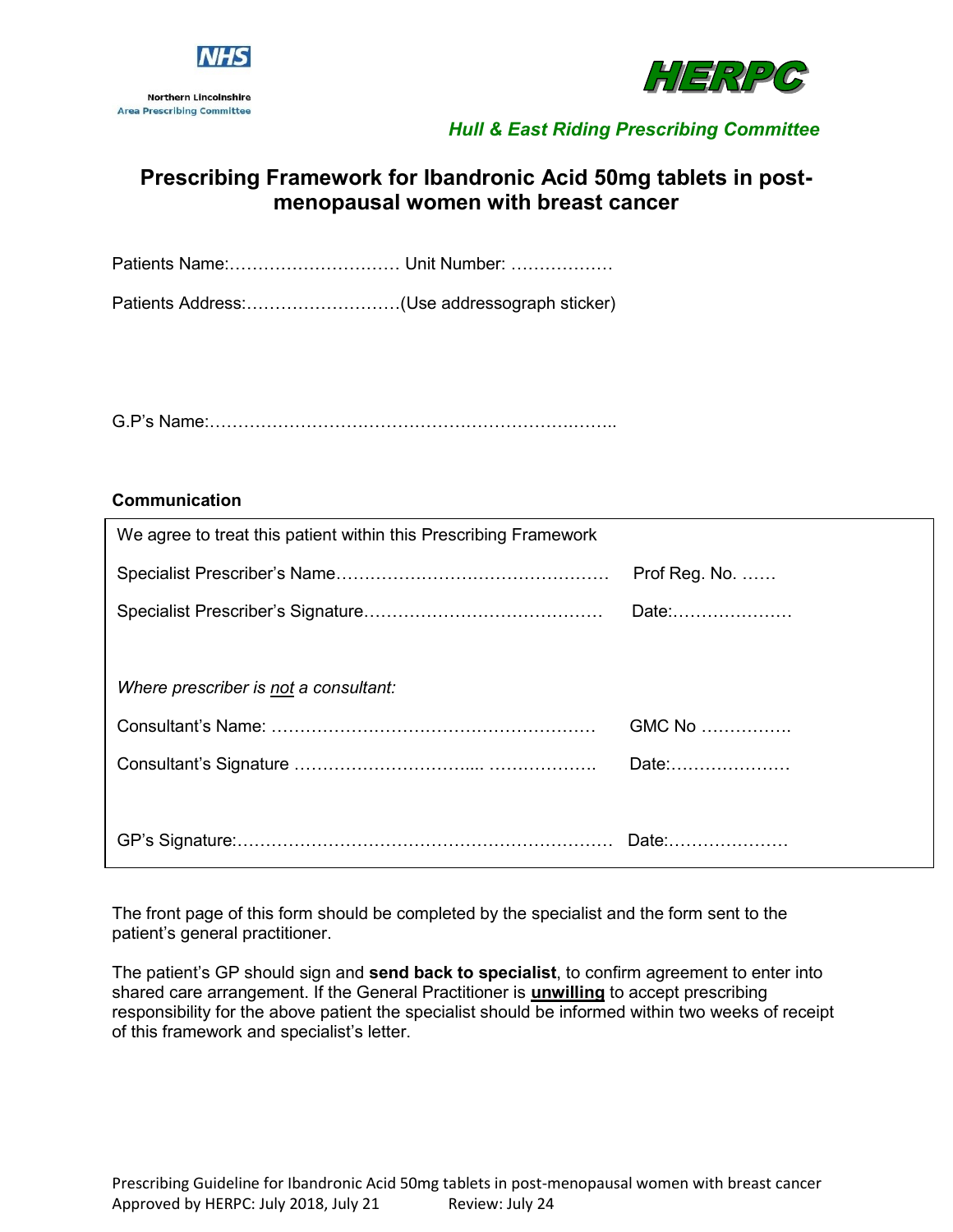



### **1. Background**

This document has been written to support primary care clinicians in the management of postmenopausal women with breast cancer initiated on ibandronic acid 50mg by secondary care specialists to improve breast cancer survival. Ibandronic acid is unlicensed for this indication.

A large collaborative meta-analysis<sup>1</sup> (involving 18,766 women of whom 11,767 were postmenopausal) found that for post-menopausal women with breast cancer adjuvant bisphosphonates reduced the rate of breast cancer recurrence and improved breast cancer survival.

The absolute reduction with bisphosphonate use in post-menopausal women at 10 years was 3.0% for breast cancer recurrence (from 25.8%); 3.4% for distant recurrence (from 21.2%); 2.2% for bone recurrence (from 8.8%); and 3.3% for breast cancer mortality (from 18.0%).

This benefit was only seen with certain bisphosphonates including zoledronic acid IV 6 monthly and oral ibandronic acid 50mg daily. Numbers were insufficient to assess the efficacy of the standard treatments for osteoporosis, oral alendronate and risedronate, for this indication $^{\rm 1}.$ 

None of the bisphosphonates are currently licensed for this indication. The 'off licence' use of ibandronic acid 50mg tablets has been approved by the Drug and Therapeutics Committee at Hull and East Yorkshire Hospitals NHS Trust.

There is clinical support for the introduction of bisphosphonates for this cohort of women<sup>2</sup>. It is included in the breast cancer CRG service specification and endorsed as a priority for implementation at the UK Breast Cancer Meeting (UKBCM) $3$  in November 2015.

This document should be read in conjunction with the guidance "Responsibility for prescribing between Primary & Secondary/Tertiary Care" [https://www.england.nhs.uk/wp](https://www.england.nhs.uk/wp-content/uploads/2018/03/responsibility-prescribing-between-primary-secondary-care-v2.pdf)[content/uploads/2018/03/responsibility-prescribing-between-primary-secondary-care-v2.pdf](https://www.england.nhs.uk/wp-content/uploads/2018/03/responsibility-prescribing-between-primary-secondary-care-v2.pdf)

#### **2. Indication**

Post-menopausal women with breast cancer who are assessed by a specialist to be at sufficient risk of breast cancer recurrence.

#### **3. Medication / Dosage / Duration of treatments**

The standard dose is ibandronic acid 50mg Once a Day for up to 3 years.

#### *Dose Adjustment*

- Elderly population ( $> 65$  years): No dose adjustment is necessary<sup>4</sup>
- Patients with hepatic impairment: No dose adjustment is required<sup>4</sup>
- Patients with renal impairment<sup>4</sup>
	- For patients with mild renal impairment (eGFR/CrCl  $\geq$  50 and < 80 mL/min), no dose adjustment is necessary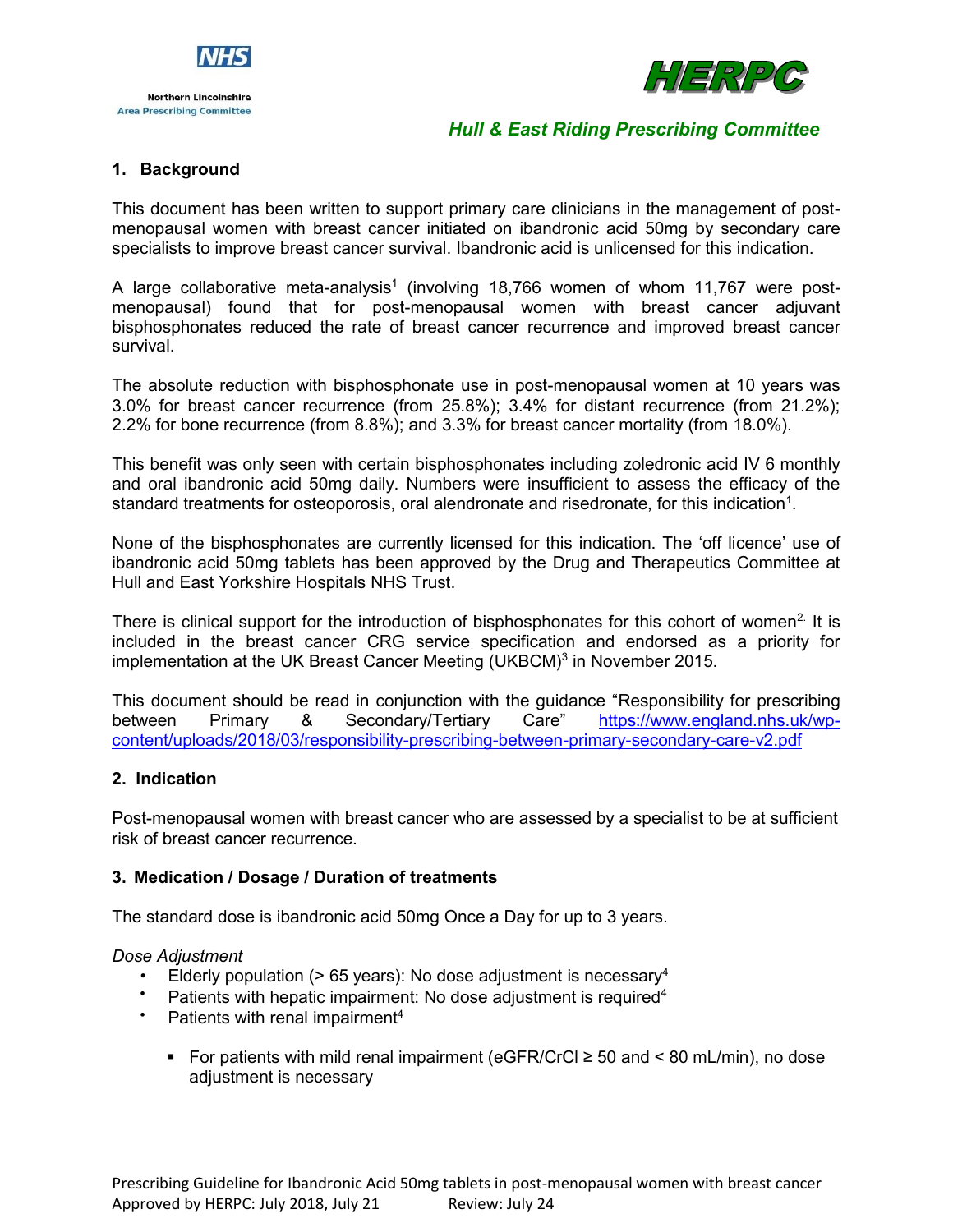

**Northern Lincolnshire Area Prescribing Committee** 



### *Hull & East Riding Prescribing Committee*

- For patients with moderate renal impairment (eGFR/CrCl  $\geq$  30 and  $\lt$  50 mL/min) a dose adjustment to one 50mg tablet every second day is recommended
- For patients with severe renal impairment (eGFR/CrCl < 30 mL/min) a dose adjustment to one 50mg tablet once weekly is recommended

Zoledronic acid 4mg IV 6 monthly for 3 years will be offered to patients where chemotherapy is planned and those unable to tolerate ibandronic acid tablets.

**NOTE:** Many laboratory results are expressed as eGFR. While it is likely that in many cases the eGFR and the CrCl will be very similar, beware that differences could occur in people at extremes of body size.

### **4. Adverse effects**

Full list of side effects / contraindications is given in the Ibandronic Acid 50mg tablets SPC [www.emc.medicines.org.uk](http://www.emc.medicines.org.uk/)

Oral bisphosphonates have been associated with dysphagia, oesophagitis and oesophageal or gastric ulcers.

*Osteonecrosis of the jaw (MHRA warning):*

- Patients should be advised to have a dental examination with appropriate preventative dentistry prior to treatment with bisphosphonates.
- During bisphosphonate treatment, patients should maintain good oral hygiene, receive routine dental check-ups, and report any oral symptoms such as dental mobility, pain, or swelling.

*Atypical femoral fractures (MHRA warning):*

- During bisphosphonate treatment, patients should be advised to report any thigh, hip, or groin pain.
- Any patient who presents with such symptoms should be evaluated for an incomplete femur fracture.

*Oesophageal reactions (MHRA warning):*

- Patients should be advised to stop taking the tablets and to seek medical attention if they develop any symptoms of oesophageal irritation such as difficulty or pain upon swallowing, chest pain, or new or worsening heartburn.
- See above regarding importance of dosing instructions.

*Very rare reports of osteonecrosis of the external auditory canal (MHRA warning):*

- Patients should be advised to report any ear pain, discharge from the ear or an ear infection during bisphosphonate treatment.
- Review current medicines:
- Advise patient to stop any other bisphosphonate that they may be taking; for example: risedronate or alendronate.
- For patients taking a regular NSAID consider whether this can be discontinued.

*Contraindications:* Hypocalcaemia, inability to stand or sit upright for at least 60 minutes, abnormalities of the oesophagus which delay oesophageal emptying such as stricture or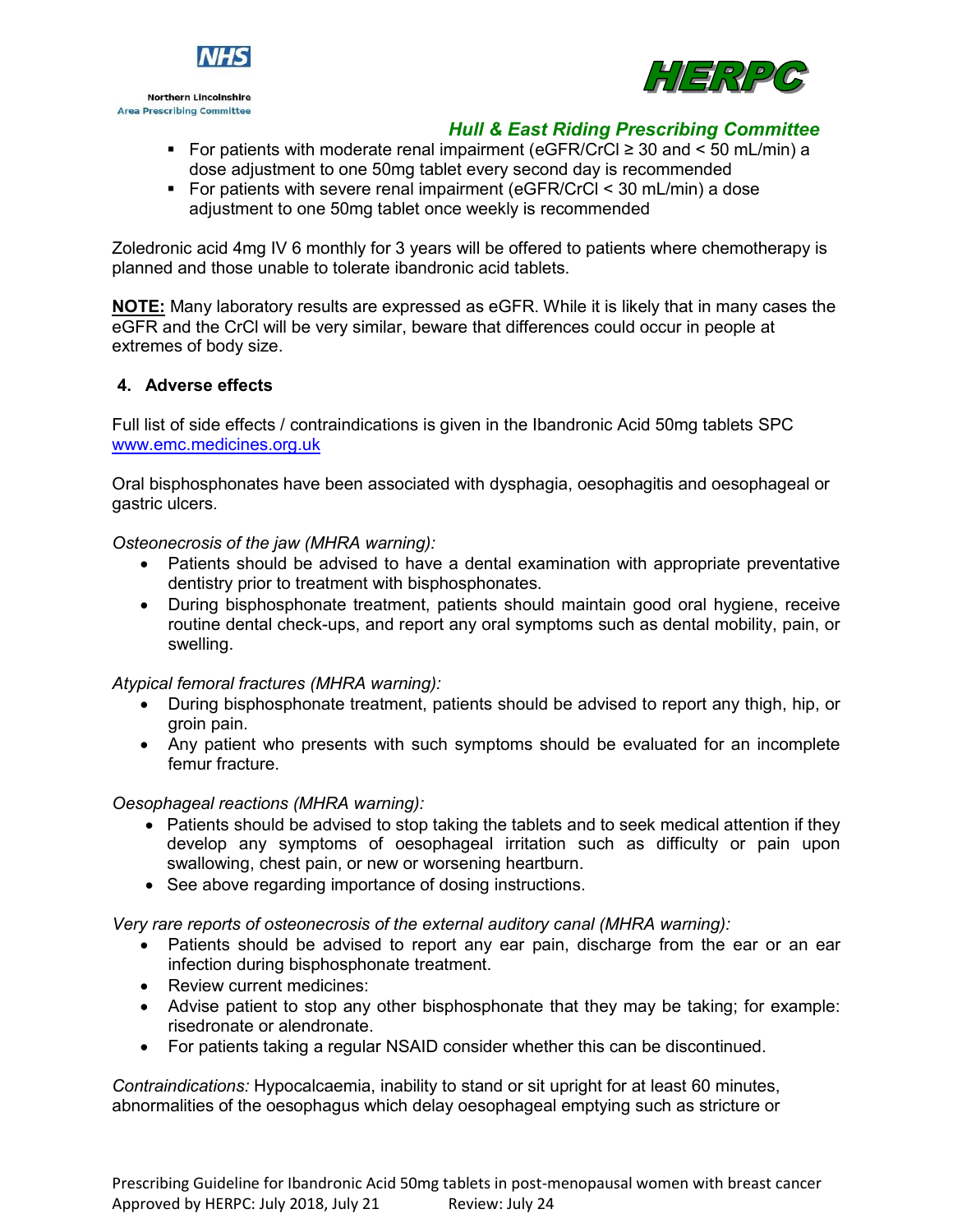



achalasia and hypersensitivity to the active substance or to any of the excipients (e.g. lactose intolerance).

### **5. Interactions**

Full list of interactions is given in the Ibandronic Acid 50mg tablets SPC [\(www.emc.medicines.org.uk\)](http://www.emc.medicines.org.uk/).

There are no significant drug interactions but products containing calcium and other multivalent cations (such as aluminium, magnesium, iron), including milk and food, are likely to interfere with absorption of ibandronic acid.

Since acetylsalicylic acid, NSAIDs and bisphosphonates are associated with gastrointestinal irritation, caution should be taken during concomitant administration.

#### **6. Monitoring**

LFT's U&E's, creatinine, serum calcium, phosphate and magnesium, creatinine clearance every 3 months.

#### **7. Information to patient**

- Patients need to be aware that this is an unlicensed indication **(responsibility of specialist).**
- Patients should be advised on how to take the medicines and be referred to the manufacturer's Patient Information Leaflet for full details:
	- Take tablet first thing in the morning after an overnight fast and before the first food or drink of the day and do not eat or take other medicines for 30minutes to 1 hour after taking the tablet.
	- The tablet should be swallowed whole with a full glass of plain water while standing or sitting in an upright position.
	- Patients should not lie down for 60 minutes after taking ibandronate.
	- Patients should not chew or suck the tablet because of a potential for oropharyngeal ulceration.
	- Plain water is the only drink that should be taken with ibandronate. Please note that some mineral waters may have a higher concentration of calcium and therefore should not be used.
- Patients and carers should be advised to stop tablets and seek medical attention for symptoms of oesophageal irritation such as dysphagia, pain on swallowing, retrosternal pain, or heartburn.
- During treatment patients should maintain good oral hygiene, receive routine dental checkups, and report any oral symptoms such as dental mobility, pain or swelling, non-healing sores or discharge to a doctor and dentist.
- Patients should be advised to report any ear pain, discharge from the ear or an ear infection during treatment with a bisphosphonate.
- Patients should be advised to report any thigh, hip, or groin pain during treatment with a bisphosphonate.
- Patients should be advised to contact their GP if they have any concerns with the medication.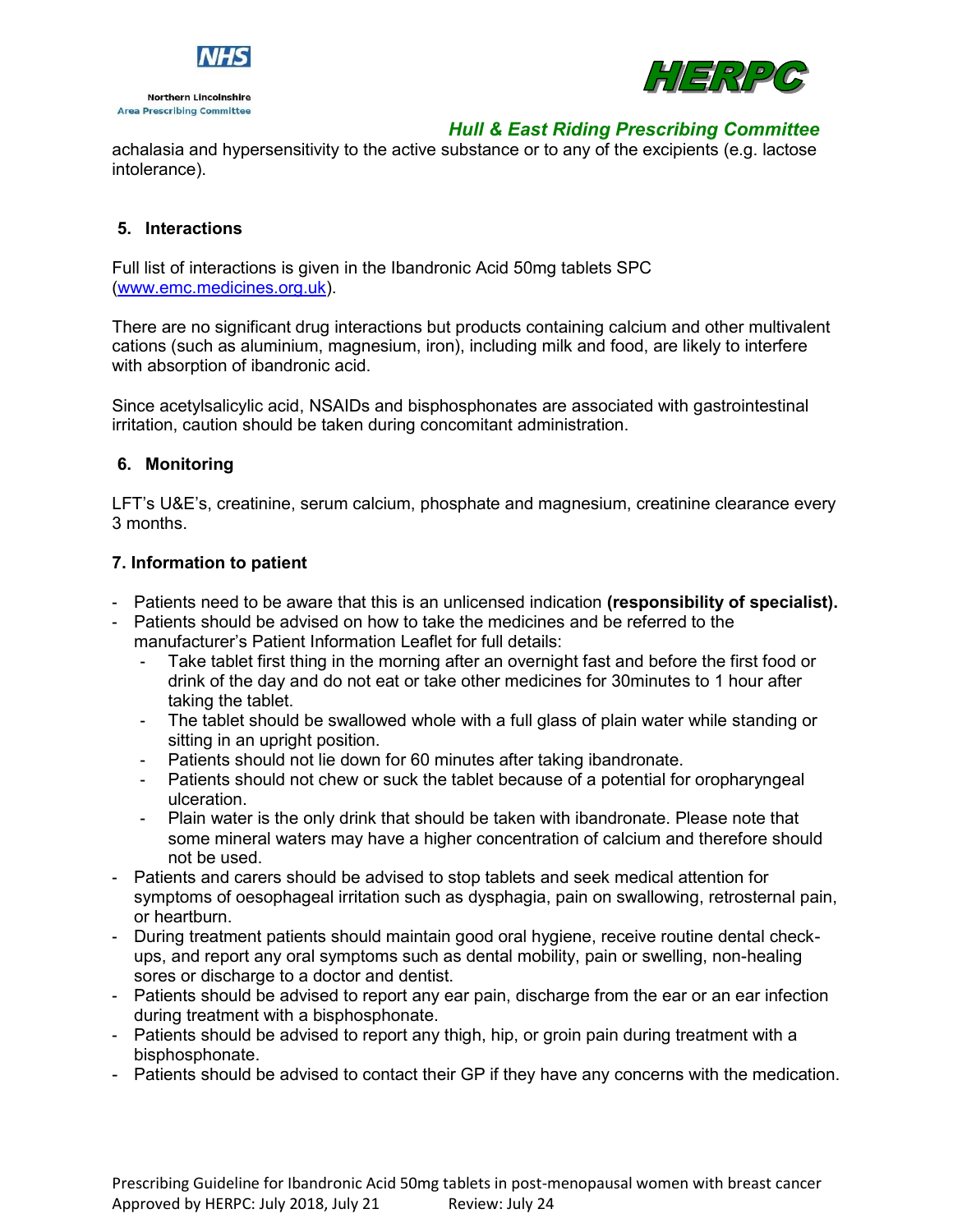



# **8. Responsibilities of clinicians involved**

| Stage of         | <b>Hospital Specialist</b>                                                                                                                                                                                                                                                                                                                                                                                                                                                                                                                                                                                                                                                                                                                                                                                                                                                                                                                                                                                                                                                                                                                                                                                           | <b>General Practitioner</b> |
|------------------|----------------------------------------------------------------------------------------------------------------------------------------------------------------------------------------------------------------------------------------------------------------------------------------------------------------------------------------------------------------------------------------------------------------------------------------------------------------------------------------------------------------------------------------------------------------------------------------------------------------------------------------------------------------------------------------------------------------------------------------------------------------------------------------------------------------------------------------------------------------------------------------------------------------------------------------------------------------------------------------------------------------------------------------------------------------------------------------------------------------------------------------------------------------------------------------------------------------------|-----------------------------|
| <b>Treatment</b> |                                                                                                                                                                                                                                                                                                                                                                                                                                                                                                                                                                                                                                                                                                                                                                                                                                                                                                                                                                                                                                                                                                                                                                                                                      |                             |
| Initiation       | Assessing the patient and establishing a need for<br>bisphosphonate treatment.<br>Discuss rational for treatment and make patient<br>aware of unlicensed indication (not included in<br>PIL).<br>Verbal consent from patient regarding unlicensed<br>use is acceptable and entry on patient's notes.<br>Prescribe initial 28 days' supply.<br>Stop other bisphosphonates.<br>Instruct patient on how to take oral ibandronic acid<br>safely and reliably.<br>Ensure patient can follow administration<br>recommendations.<br>Discuss potential side effects.<br>Baseline blood tests - including renal function and<br>serum calcium.<br>Correct hypocalcaemia if present.<br>All patients should be advised to take<br>supplemental vitamin D 20-25 micrograms (800-<br>1000 units) daily bought over the counter (OTC)<br>from pharmacies, supermarkets or health food<br>shops.<br>If dietary intake of calcium is low, combined<br>calcium and vitamin D preparation can be bought<br>OTC (see more advice on Vitamin D guideline)<br>Include in GP letter whether calcium and vitamin D<br>needs to be prescribed or patient has been<br>advised to buy OTC.<br>Contacting the GP to invite shared care for the |                             |
|                  | patient.                                                                                                                                                                                                                                                                                                                                                                                                                                                                                                                                                                                                                                                                                                                                                                                                                                                                                                                                                                                                                                                                                                                                                                                                             |                             |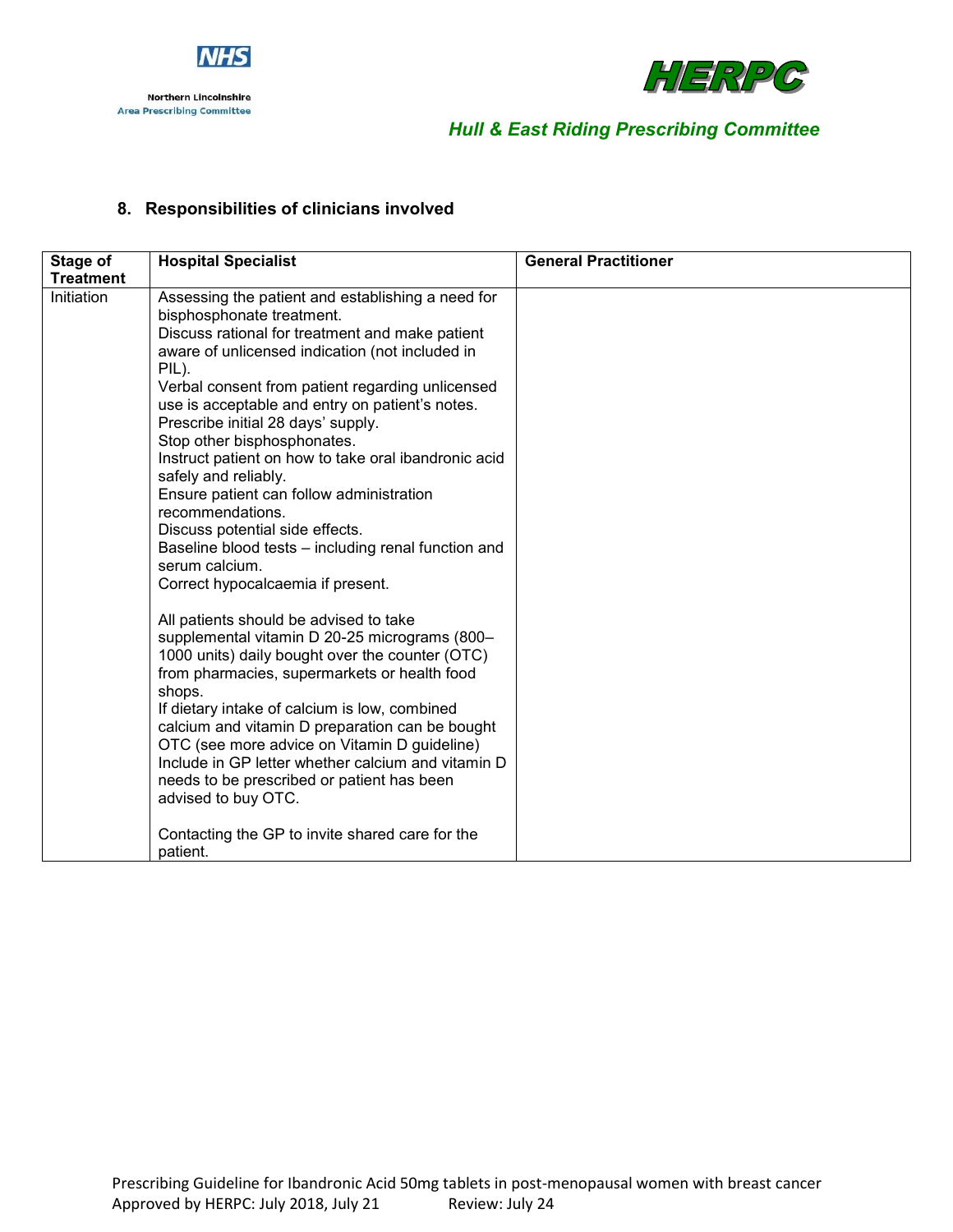

**Northern Lincolnshire Area Prescribing Committee** 



### *Hull & East Riding Prescribing Committee*

| Maintenance | Assessing the continued appropriateness for          | Providing the patient with repeat prescriptions for         |
|-------------|------------------------------------------------------|-------------------------------------------------------------|
|             | ibandronate on yearly basis.                         | ibandronate and calcium supplementation as                  |
|             | Reviewing any concerns regarding disease             | appropriate for length of time specified by hospital        |
|             | progression from the GP within 2 weeks.              | specialist.                                                 |
|             | Ensuring that all other medical professionals in the | Stop any repeat prescriptions for other                     |
|             | shared care team are kept informed of any            | bisphosphonates.                                            |
|             | changes in the patient's circumstances.              | For patients taking a regular NSAID review and              |
|             |                                                      | consider whether this can be discontinued.                  |
|             |                                                      | Monitor LFT's U&E's, creatinine, serum calcium,             |
|             |                                                      | phosphate and magnesium, creatinine clearance               |
|             |                                                      | every three months.                                         |
|             |                                                      | Annual review including:                                    |
|             |                                                      | Blood tests: renal function and serum calcium:              |
|             |                                                      | If calcium is out of range or renal impairment              |
|             |                                                      | becomes severe (eGFR/CrCl < 30                              |
|             |                                                      | mL/min/1.73m <sup>2</sup> ) discontinue ibandronic acid and |
|             |                                                      | contact hospital specialist for advice.                     |
|             |                                                      | Reduce dose if eGFR/CrCl < 50 mL/min/1.73m <sup>2</sup>     |
|             |                                                      | (see 'patients with renal impairment').                     |
|             |                                                      | Medication review: to check for compliance; side            |
|             |                                                      | effects and tolerability; ensure patient and/or             |
|             |                                                      | carer understands how to administer tablets;                |
|             |                                                      | check oral hygiene advice is being followed.                |
|             |                                                      |                                                             |
|             |                                                      | Inform the consultant if the patient discontinues           |
|             |                                                      | treatment for any reason. Any patient not able to           |
|             |                                                      | comply with dosing instructions or unable to                |
|             |                                                      | tolerate oral ibandronic acid can be offered                |
|             |                                                      | zoledronic acid IV as an alternative.                       |
|             |                                                      | To report any serious adverse reaction to the               |
|             |                                                      | CSM and the referring consultant.                           |
|             |                                                      |                                                             |
|             |                                                      | No routine monitoring of toxicity is required, however      |
|             |                                                      | referral to secondary care is necessary if the patient      |
|             |                                                      | presents with signs of hypo or hypercalcemia, clinical      |
|             |                                                      | deterioration or reduced renal function:                    |
|             |                                                      | a) If normal at baseline then reduction to                  |
|             |                                                      | <50mL/min                                                   |
|             |                                                      | b) If below normal at baseline and on                       |
|             |                                                      | appropriately modified dose (see page 2) then               |
|             |                                                      | reduction of >10mL/min form baseline (i.e.if                |
|             |                                                      | drops from 38 to 28mL/min)                                  |
|             |                                                      |                                                             |
|             |                                                      | Referring for review if there are signs of disease          |
|             |                                                      | progression.                                                |
|             |                                                      | Ensuring that all other medical professionals in the        |
|             |                                                      | shared care team are kept informed of any changes in        |
|             |                                                      | the patient's circumstances.                                |
|             |                                                      | Individual patients who require additional serum            |
|             |                                                      | creatinine and calcium levels monitoring may be             |
|             |                                                      | identified by the consultant.                               |

### **9. References**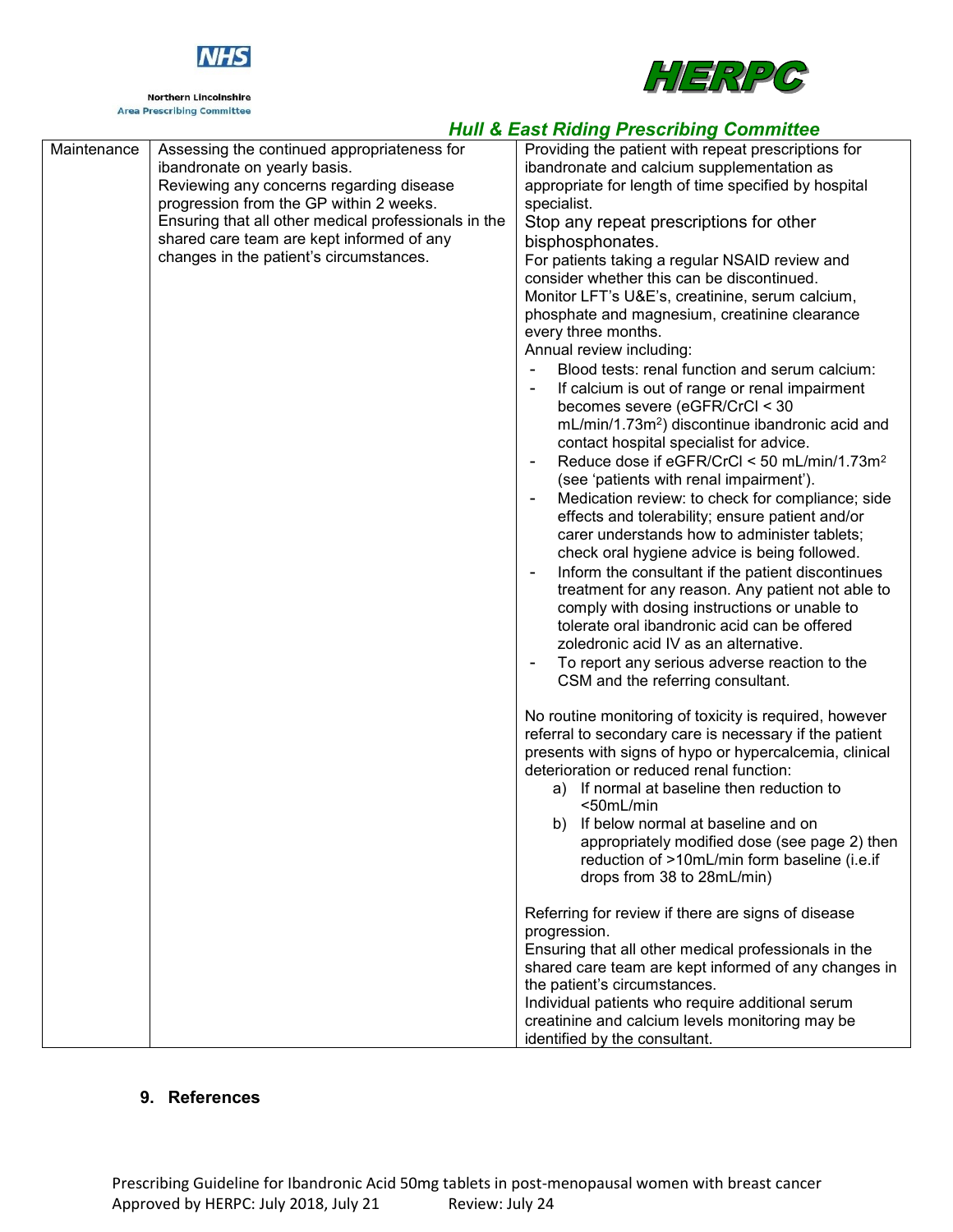



- 1. Early Breast Cancer Trialists' Collaborative Group (2015). Adjuvant bisphosphonate treatment in early breast cancer: meta-analyses of individual patient data from randomised trials. Lancet 386: 1353–61 [http://www.thelancet.com/journals/lancet/article/PIIS0140-6736\(15\)60908-4/abstract](http://www.thelancet.com/journals/lancet/article/PIIS0140-6736(15)60908-4/abstract)
- 2. Adjuvant bisphosphonates in early breast cancer: consensus guidance for clinical practice from a European Panel (2016), Annals of Oncology 27: 379–390 <http://annonc.oxfordjournals.org/content/27/3/379.full.pdf+html>
- 3. UK Breast Cancer Meeting (UKBCM). November 2015. Presentations available here: http://www.ukbcg.org/content.php?id=245g=6/Presentations-2015
- 4. Summary of Product Characteristics. Ibandronic Acid 50mg tablets. [www.medicines.org.uk. A](http://www.medicines.org.uk/)ccessed July 21
- 5. BNF July 2016 [https://www.medicinescomplete.com/mc/bnf/current/PHP4671](https://www.medicinescomplete.com/mc/bnf/current/PHP4671-ibandronic-acid.htm) [ibandronic-acid.htm](https://www.medicinescomplete.com/mc/bnf/current/PHP4671-ibandronic-acid.htm)
- 6. NICE Medicines Evidence Commentary, November 2015, Early breast cancer: adjuvant bisphosphonate treatment beneficial in post-menopausal women http://www.medicinesresources.nhs.uk/GetDocument.aspx?pageId=802403

| <b>Contact Details:</b>                |         | The Queen's Centre for Oncology and Haematology |
|----------------------------------------|---------|-------------------------------------------------|
| During Office hours: Tel: 01482 461098 |         |                                                 |
| Out of hours:                          | Ward 32 | Tel: 01482 461019                               |

# **APPROVAL PROCESS**

| Written by:         | Adapted for HEY NHS Hospitals Trust by Dr Penny O'Neill (Consultant<br><b>Oncologist) and Antonio Ramirez (Senior Principal Pharmacist</b><br>Interface); reviewed Jane Morgan July 21<br>From the STHFT guideline, developed by: Professor Rob Coleman, Dr Matt<br>Winter (Consultant Oncologist), Dr Anthony Gore (GP Clinical Lead), Helen<br>Taylor (MM Pharmacist) and Neil Masters (Principal Pharmacist) |
|---------------------|-----------------------------------------------------------------------------------------------------------------------------------------------------------------------------------------------------------------------------------------------------------------------------------------------------------------------------------------------------------------------------------------------------------------|
| <b>Consultation</b> | <b>Breast Cancer Network Site Specific Group</b>                                                                                                                                                                                                                                                                                                                                                                |
| process:            |                                                                                                                                                                                                                                                                                                                                                                                                                 |
| Approved by:        | <b>MMIG July 2018</b>                                                                                                                                                                                                                                                                                                                                                                                           |
| <b>Ratified by:</b> | HERPC July 2018, July 21 NLAPC Nov 21                                                                                                                                                                                                                                                                                                                                                                           |
| <b>Review date:</b> | July 24                                                                                                                                                                                                                                                                                                                                                                                                         |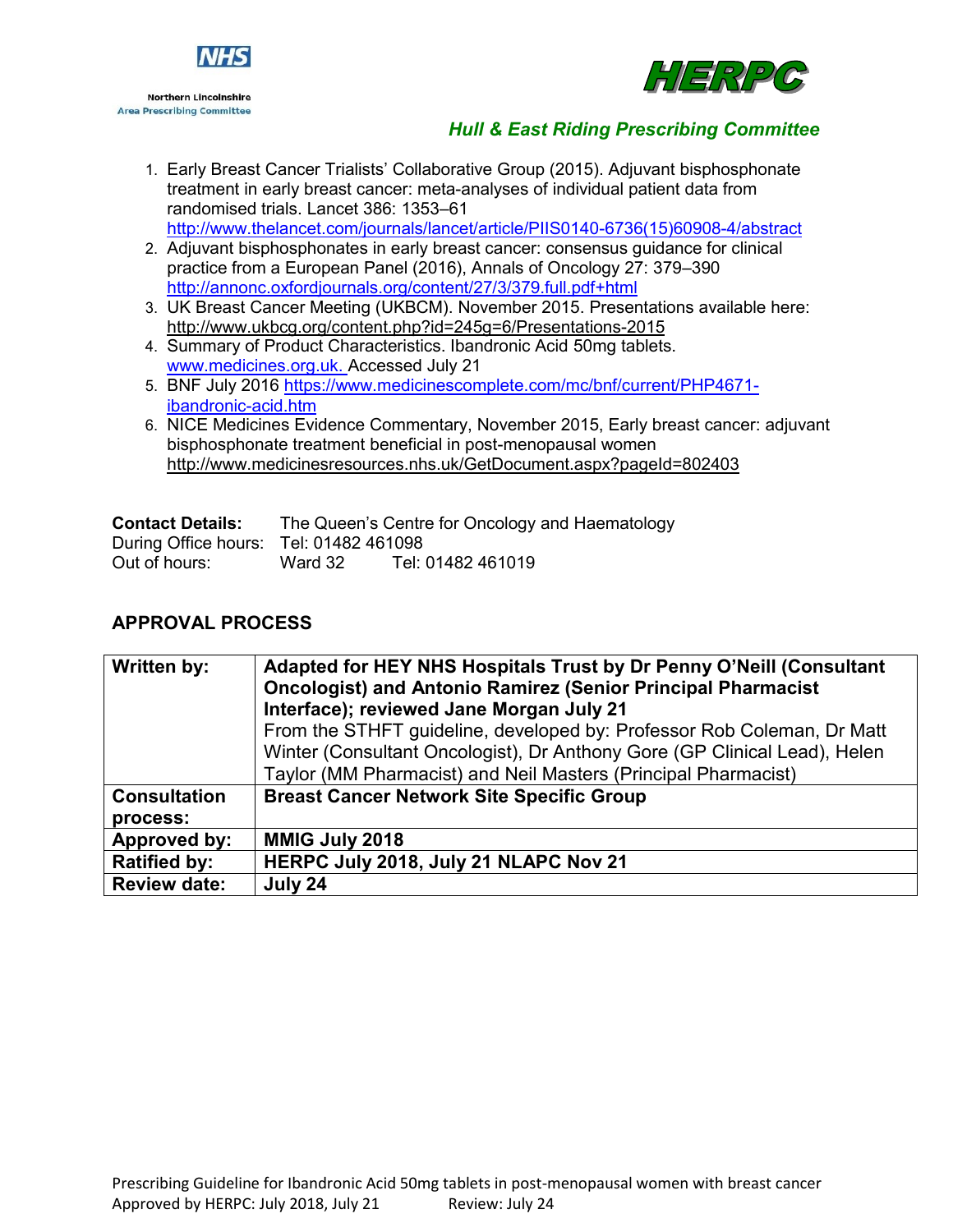

**Northern Lincolnshire Area Prescribing Committee** 



# *Hull & East Riding Prescribing Committee*

# **Summary**

Post-menopausal women with breast cancer at sufficient increased risk of recurrence will be offered a bisphosphonate (by the hospital specialist) to reduce their risk of recurrence and mortality from breast cancer\*.

Either as zoledronic acid 4mg IV 6 monthly OR ibandronic acid 50mg tablets (one daily) from the start of adjuvant therapy for a period of 3 years.



#### **Responsibilities of hospital specialist:**

- Discuss rationale for treatment with patient with the explanation that this is an unlicensed indication. Document it on the patient's notes and hand out the "unlicensed and off label PIL" [https://www.hey.nhs.uk/wp/wp](https://www.hey.nhs.uk/wp/wp-content/uploads/2016/03/unlicensedOffLabelMedicines.pdf)[content/uploads/2016/03/unlicensedOffLabelMedicines.pdf](https://www.hey.nhs.uk/wp/wp-content/uploads/2016/03/unlicensedOffLabelMedicines.pdf)
- Side effects to be discussed, including osteonecrosis of the jaw (dental examination advised prior to treatment) and atypical femoral fracture. Patients need to be able to comply with dosing instructions.
- Responsible for starting ibandronic acid 50mg (one daily); minimum 28 day script will be supplied.
- Request GP to continue prescribing ibandronic acid for up to 3 years

#### **Responsibilities of primary care clinician:**

- Prescribe ibandronic acid 50mg tablets (one daily) as per specialist letter for 3 years in total
- Ensure any other bisphosphonate e.g. weekly alendronate or risedronate is stopped whilst patient is taking ibandronic acid or having IV zoledronic acid.
- Review current NSAID use (increased risk of GI side effects).
- LFT's U&E's, creatinine, serum calcium, phosphate and magnesium, creatinine clearance every 3 months
- **Annual review by GP to include**: Medication review to check compliance; potential side effects; tolerability of ibandronic acid; ensure patient and/or carer understands how to administer tablets; check oral hygiene advice is being followed.

Ibandronic acid not tolerated or patient is unable to comply with dosing instructions:

**Refer back to specialist** (zoledronic acid IV 6 monthly will be offered as alternative to make up 3 years).